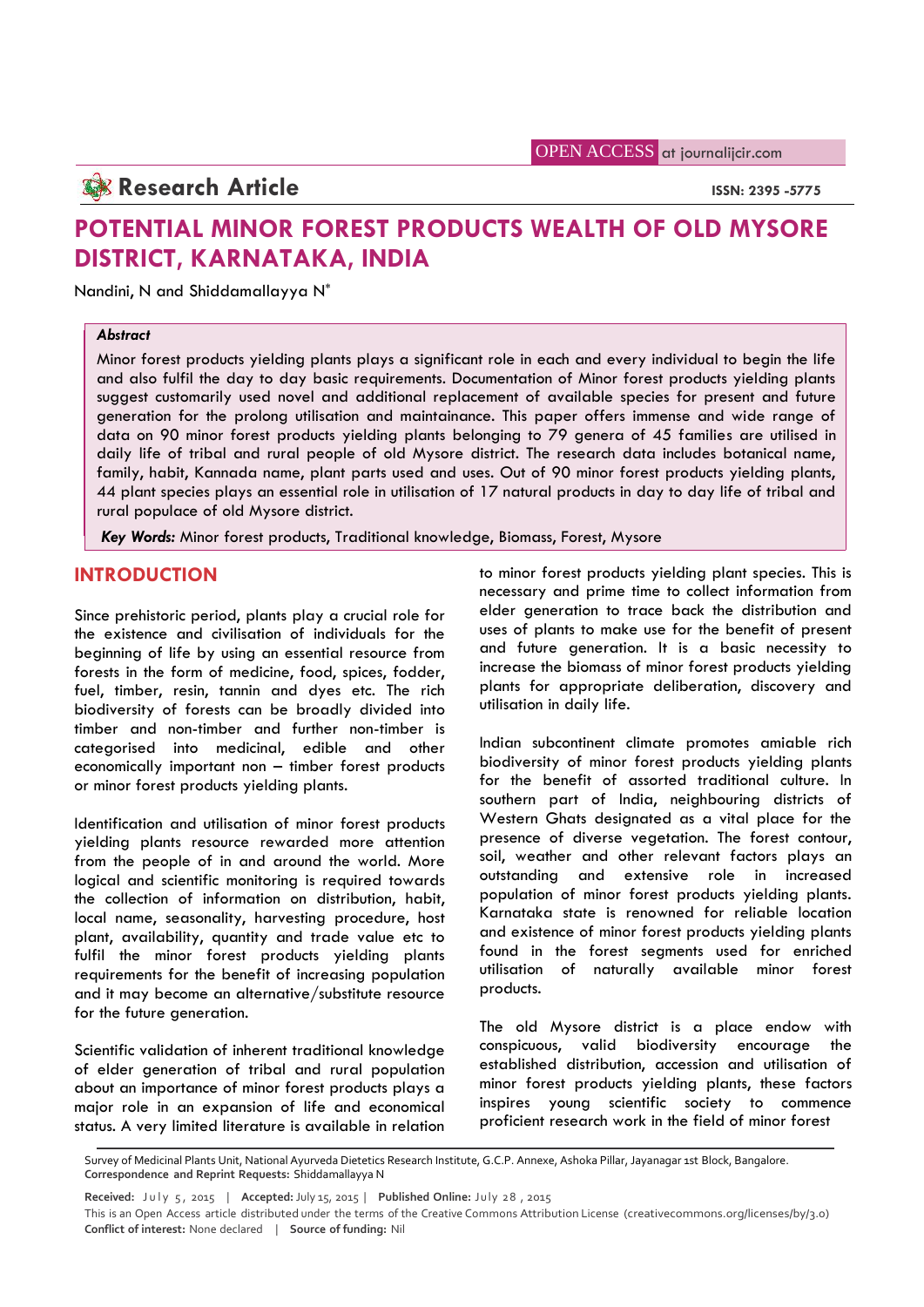yielding plants and it will help to proliferate the traditional knowledge and recognition of commonly available minor forest products yielding plants in future generation.

Since, more research work has been conducted by a group of scientific bent of minds in different parts of India. The research work revealed an important data on minor forest products yielding plant species on different aspects. A total of 35 minor forest products yielding plants with botanical name, local name, parts used, availability and utilisation of minor forest products yielding plants were documented from Lal market of Gangtok, Sikkim (Hajra and Chakraborthy, 1981). Few non-edible plants data on seeds, gums, oleoresins and tanstuffs were recorded from the forests of Trikuta hills in Jammu and Kashmir (Kapur and Sarin, 1982). Renewable, under – exploited economically important 06 minor forest products yielding plants distribution and uses observed from in and around the country (Kak, 1985). A detailed information on importance, consumption and other energy requirement of fuelwood for domestic purposes has been noted in Chakma block of Tehri Garhwal district, Uttarkhand (Vijay and Sharma, 1988).

The precise data on ecological features such as type  $\frac{1}{2}$  minor of forest, climate and soil along with enlisting of 06 fuelwood yielding species with growth, height, propagation, calorific value, yield and way of utilisation observed from hilly areas of Himachal Pradesh (Subhash, 1990). Enumeration and utilisation of 113 species of fodder yielding trees have been explored from rural populace of Bay island, Andaman island (Kumar and Dagar, 1993). Distribution of 63 minor forest products yielding plants along with botanical name, local/trade name, seasonality, parts used and uses were enlisted from Jammu and Kashmir (Srivastava and Kapahi, 1995).

A Complete investigation related to under - utilised and economically important plant resources observed from the Kachchh, Gujarat (Vyas and Purbey, 1998). A descriptive morphology, phenology, conservation and History, sustainable utilisation of 10 minor forest products commercial yielding plant species observed from Jarawas of Negrito tribes in Andaman islands (Rao *et al.*,2001). The more focussed data on survey of 61 dye yielding plant species with vernacular name, brief description, parts used and utilised were documented by the populace of Andaman and Nicobar islands (Sampath and Rao, 2003). A record of commonly used 81 fodder yielding plant species distribution and uses observed from Uttaranchal Himalaya (Pandey and Gupta, 2006).

Categorised list of frequently used 459 minor forest products yielding plant species used as oil seeds, dyes, gums, resins, fodder, fibre, hut making, thatching, agricultural implements and timber woods utilisation were monitored in the populace of Valmiki National park, Bihar (Rajeev, 2007). Commonly used and economically important minor forest products yielding plants used for construction of huts, household articles, field fencing, timber, fodder, fuel, fibre, dyes, tannin, gum, resins utilisation recorded from tribal settlements of Banaskantha district in Gujarat (Meena, 2008).

Noted harvesting and ecological connotation related to minor forest products yielding plants used by the local population of mangrove forest of Sundarban, West Bengal (Anshu *et al.*, 2010). Sustainable utilisation of 07 minor forest products yielding plants observed from the populace of kandi belt of Jammu (Slathia and Paul, 2012). Inventory data on *Litsea deccanensis* Gamble species population model, harvesting and exploitated as minor forest product yielding plant identified and utilised from Andhra Pradesh (Mishra and Naidu, 2013).

The plant resources of Northern Karnataka forest segments shows fundamental work in the area of forest yielding plants. The ecological parameters related to height, crown size and girth of 05 minor forest products yielding plants were recorded from Western Ghats of Uttara Kannada district (Bhat *et al.,* 2003). Diversity and importance of 10 minor forest products yielding plants with parts used, uses, percentage of household gathering, quantity and trade values collected from Uttara Kannada district (Murthy *et al.,* 2005).

South Karnataka districts encompass variegated vegetation and it provides a unique type of exploration of plants in relation to distribution, part used, utilisation of minor forest products yielding plants. Exploration of 36 commonly used of minor forest products yielding plant species from Savanadurga reserve forests (Rajanna *et al.,* 2003). life style, agriculture dependence, crops, economic importance and dependence on coffee crop was noticed from adivasi populace of Kodagu (Ambinakudige, 2011). Evaluation of Gum, fodder, fencing, fuelwood, timber yielding minor forest product plants with distribution, family, local name, habit, status and uses of 109 species total importance values were analysed from the populace of Kaan forests in Sagar taluk (Gunaga *et al.,* 2012).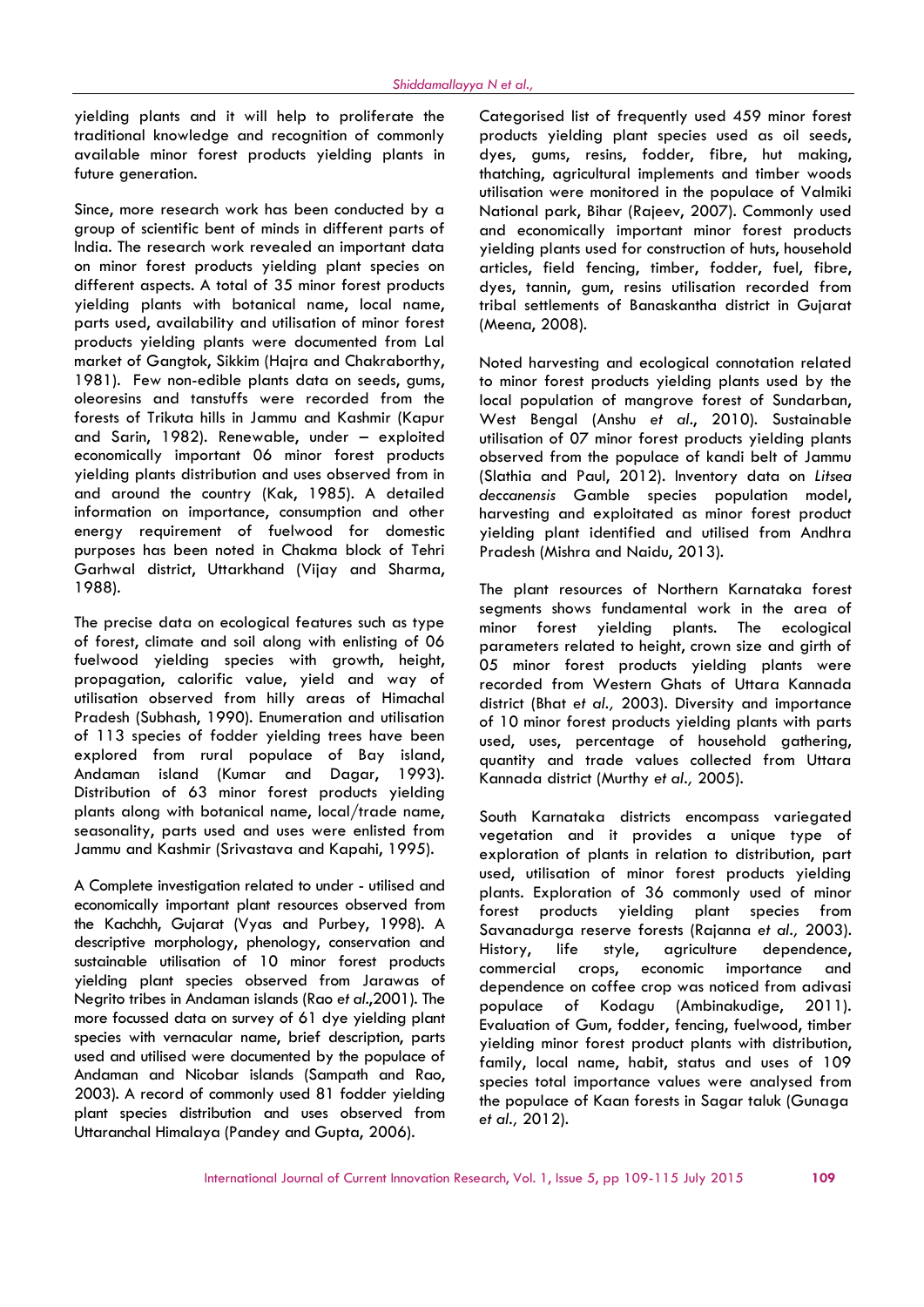In the forests of old Mysore district, a limited research work has been carried out in the selected forest areas; such as Biligiri Rangan Hills, M.M.Hills of Chamarajanagar district. It throws light on selected commonly available minor forest products yielding plants along with specific aspects like botanical name/common name, part used, uses, productivity, population, vegetation composition, types of products, quantity, marketing channels, source of income of tribal or rural inhabitants. To mention, the survey work provides a very limited context on ecology and trade related facet such as type of products, amount, quantity and marketing channels of 05 minor forest products yielding plants collected from Biligiri Rangan Hills (Hegde *et al.,* 1996).

Basic and commonly available 11 minor forest products yielding plants along with habit, harvested plant part, uses and marketing channels were observed from Kanneri colony of Biligiri Rangan Hills (Murali *et al.,* 1996). Investigation on extraction, productivity and population level of *Phyllanthus emblica* L. fruits harvesting in the forests of Biligiri Rangan Hills (Umashankar *et al.,* 1996). Investigation related to fruiting seasons of 02 commonly available minor forest products yielding species such as *Phyllanthus emblica* L. and *Phyllanthus indofischeri* Bennet. in the forests of Biligiri Rangan Hills (Sinha and Bawa, 2002). Documentation of local marketing data related to 17 minor forest products yielding plants along with part used, quantity of collection, source of income, household expenditure, market structure and market price data collected from the populace of M.M.Hills, B.R.Hills and Nagarahole (Umashankar *et al.,* 2004).

A detailed account related to occupation, annual income, economic status and reliance on forest for 4 commonly available minor forest products yielding plants for the expansion of life in tribals of Kollegal and Chamarajanagar taluks (Raghupathi, 2005). Evaluation of 14 minor forest product yielding plants including seasonality, part used, uses, extraction patterns, quantity and marketing price were collected from inhabitants of Hanur, Ramapuram and M.M.Hills ranges of Kollegal taluk (Devaraj *et al.,* 2006).

Documentation of commonly used 11 minor forest products yielding plants with distribution, local name, habit, morphological characters, seasonality and uses from B.R.Hills, M.M.Hills and Bandipur (Kshirsagar and Singh, 2007). Enumeration of commonly used 12 minor forest products yielding plants along with harvesting, regeneration methods observed in Biligiri Rangan Hills (Madegowda, 2009).

#### **MATERIALS AND METHODS**

#### *Study area*

The old Mysore district found in proclaimed southern part of Karnataka. The study area spread out about 6,854 sq. km area, lies between 11°30' to 12°50' N Latitude and 75°45' to 77°45' E Longitude. Geographically, the location is popularly known for the undulated hilly area of Western and Eastern Ghats at an elevation of 610 metres above mean sea level. The district having 6,76,382 hectares of terrain land, 62,857 hectares of forest zone, 3,875.6 sq areas is depicted as reserved forest and 4,86,410 hectares of position is considered as cultivable land. The district is regarded as peripheral and connecting point in south – east and south – west position for the neighbour states of Tamil Nadu and Kerala (Fig.1).



The forest zone starts from Hunsur, Heggadadevanakote and extended towards Gundlupet taluk. The district average rainfall is estimated about 785 mm and temperature is recorded as  $15^{\circ}$ C to  $35^{\circ}$ C in the season of winter as well as in summer. The soil found in the district is categorised into red clay, red loamy, red gravelly clay, red gravelly loamy, black, laterite, and brown soil. Agriculture is considered as back bone for the entire district, of which the cultivable land mainly depend on rainfall and depend on the rivers like Cauvery and Kabini for the purpose of irrigation (Srinivasan, 2003). The study area regarded as treasure zone for the widespread occurrence of natural plant resources is richer due to the presence of vivacious types of forest.

In other words existence, custom and traditional knowledge varies from one ethnic group to the other. The district statistics shows that the population of rural area is more compared to urban. There are six types of tribal communities found in the hilly tracts of district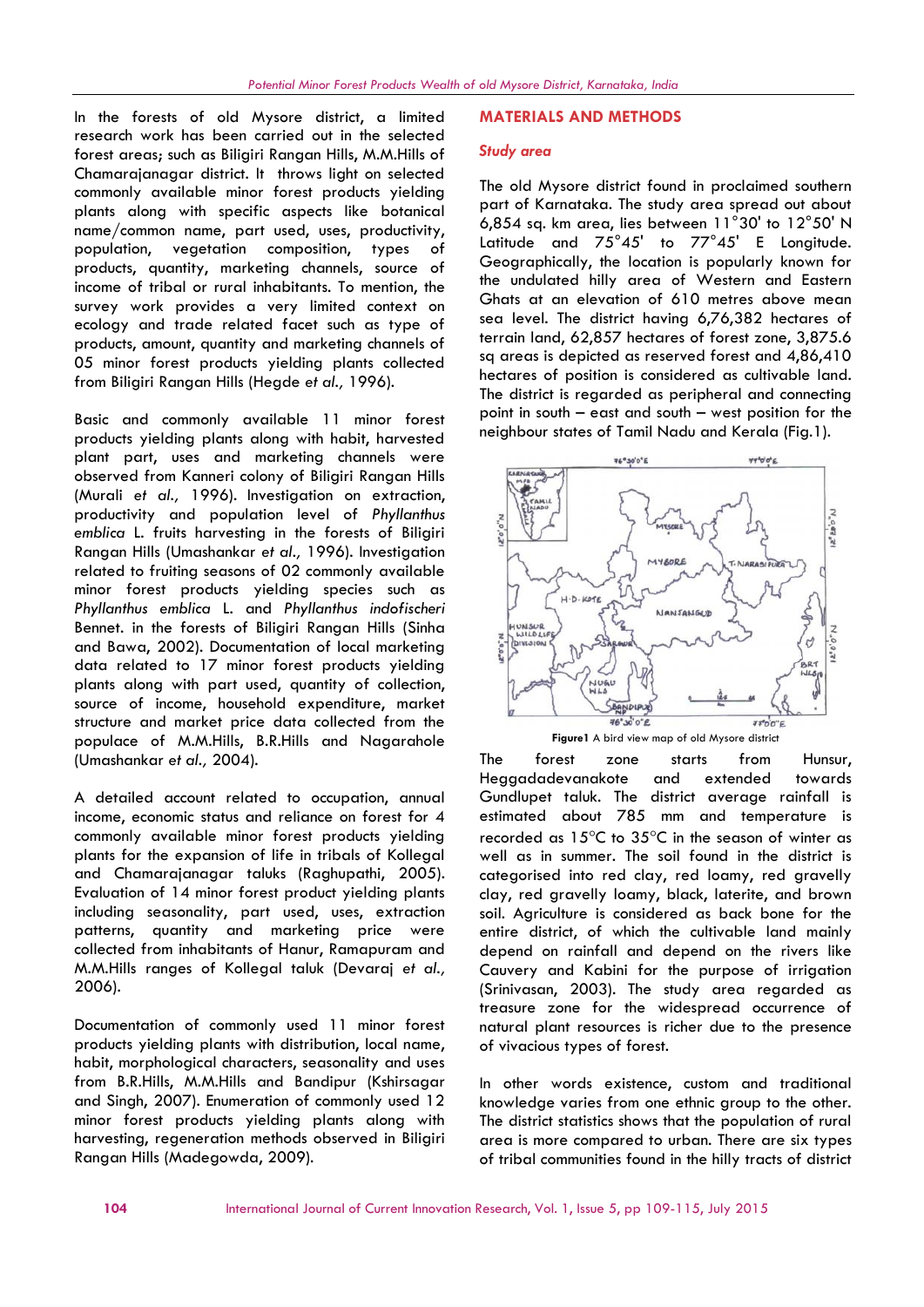namely, Jenukuruba, Betta kuruba, Paniya, Panjari, Yeravas and Soligas. Immense forest terrain, assorted natural conditions favours an unique, enhanced and rich minor forest products yielding plants population utilised by the tribal and rural inhabitants of old Mysore district.

### *Documentation of Minor forest products yielding plants*

Exploration of minor forest products yielding plants has been carried out in various forest segments of old Mysore district with the help of available scientific literature on floristic studies (Hegde *et al.,* 1996; Murali *et al.,* 1996; Umashankar *et al.,* 1996; Sinha and Bawa, 1998; Umashankar *et al.,* 2004; Raghupathi, 2005; Devaraj *et al.,* 2006; Kshirsagar and Singh, 2007 and Madegowda, 2009). Seasonal survey tours have been conducted in the forest area of old Mysore district and interviewed age old village and tribal people to enlist minor forest products yielding plants, local names, parts used and uses. now here the through the control of the control of the control of the method in the state of the control of the method in the method of the method of the method of the method of the method of the method of the method of th nomposition), Botanical families been the minimized properties of families between 1 and the families from the internet of families been the control of the species of the families been the control of the species of the sp

#### *Data processing and verification*

The minor forest products yielding plant specimens identified by using floristic literatures and also compared with the specimens of RRCBI, NADRI, Bangalore (Rao and Razi, 1981, Ramaswamy and Razi, 1973, Saldanha and Nicolson, 1976, Sharma *et al.,* 1984, Gurudev, 2001, Sheth, 2005).

### **RESULTS**

The research data includes botanical name, family, habit, Kannada name, parts used and uses. The exploration of old Mysore district encompassed 90 minor forest products yielding plants belonging to 79 genera of 45 families have been arranged (Table. 1). The minor forest products yielding plants species compiles 03 Climbers, 10 Herbs, 20 Shrubs and 57 Tree forms.

#### *Minor forest products yielding plant parts utilisation*

The explored minor forest products yielding plant Clusiaceae, parts have been arranged into Whole plant (07), Root (02), Bark (02), Stem (41), Heartwood (03), Culm (01), Leaf (08), Inflorescence (01), Flower (06), Bract (01), Fruit (11), Silky fibre (01), Seed (02), Seed oil (01), Resin (01) and Gum (02) were utilised by the tribal and rural inhabitants of old Mysore district (Fig. 2).

were used in the form of natural products and the same has been represented (Fig. 3).



**Figure 2** Useful parts of minor forest products yielding plants



products in daily life

The explored minor forest products yielding plants shows 06 plants from the family Euphorbiaceae, Caesalpiniaceae and Combretaceae, 05 from Fabaceae and Mimosaceae, 04 from Verbenaceae, 03 from Rubiaceae, Sterculiaceae, Asteraceae, Oleaceae and Sapindaceae, 02 from Bignoniaceae, Fabaceae and Mimosaceae, 04 from Verbenaceae,<br>03 from Rubiaceae, Sterculiaceae, Asteraceae,<br>Oleaceae and Sapindaceae, 02 from Bignoniaceae,<br>Bombacaceae, Burseraceae, Meliaceae, Moraceae, Poaceae, Rutaceae, Sapotaceae and Tiliaceae and 01 each from Agavaceae, Anacardiaceae, Casuarinaceae, Celastraceae, Dipterocarpaceae, Ebenaceae, Ehretiaceae, Lamiaceae, Lauraceae, Lecythidaceae, Magnoliaceae, Malvaceae, Menispermaceae, Myrtaceae, Pandanaceae, Passifloraceae, Proteaceae, Rhamnaceae, Rosaceae, Salvadoraceae, Santalaceae, Strychnaceae and Symplocaceae (Fig. 4). numeric ), the minimization of the two states in the minimization control in the minimization of the research of the research of the research of the research of the research of the research of the research of the research Agavaceae. Apocynaceae,

The documented minor forest products yielding plants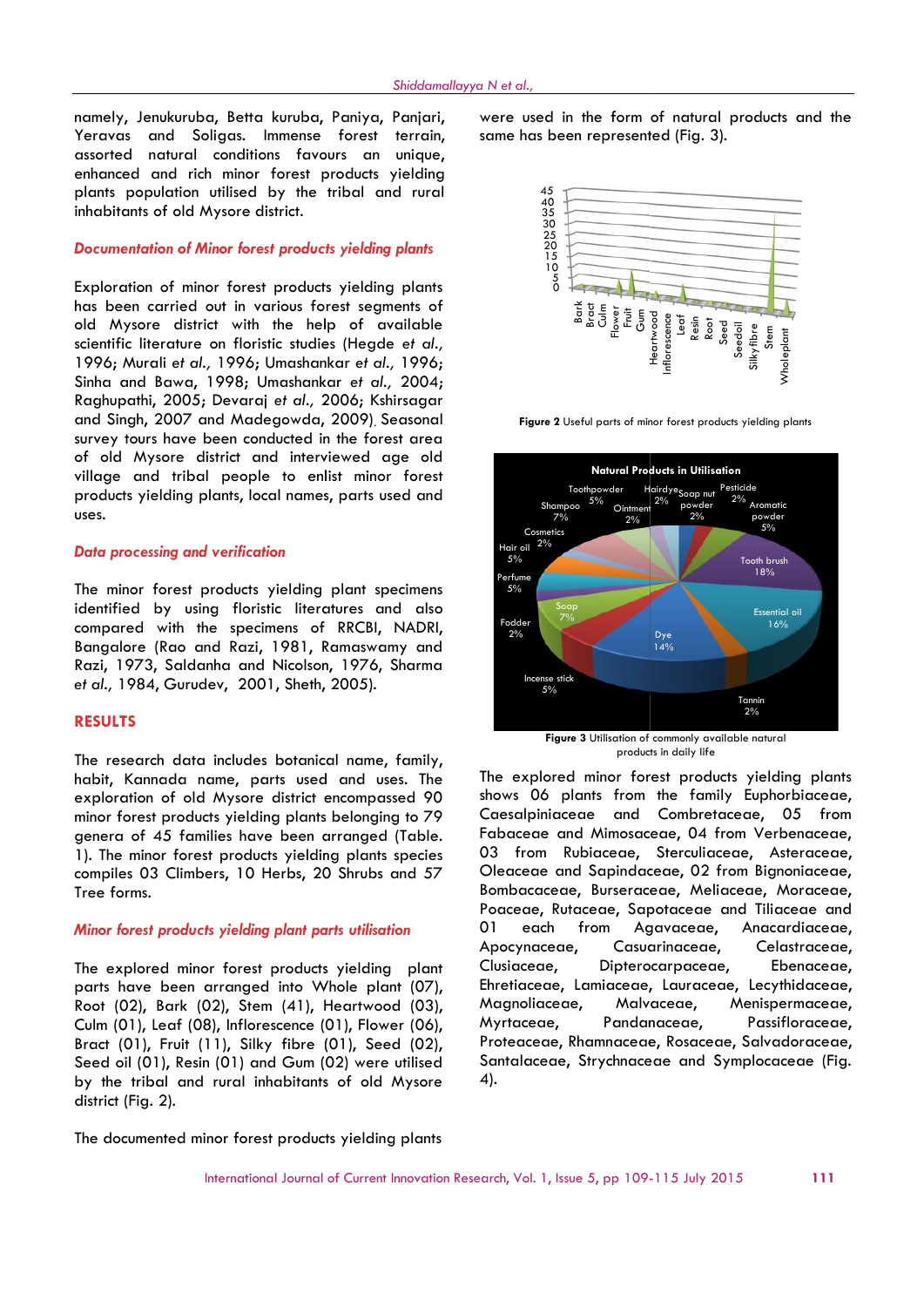| Sl.No                   | <b>Botanical name</b>                                                       | Family                        | Kannada name                  | Habit        | Part used           | <b>Uses</b>          |
|-------------------------|-----------------------------------------------------------------------------|-------------------------------|-------------------------------|--------------|---------------------|----------------------|
| 1                       | Acacia chundra (Rottler) Willd                                              | Mimosaceae                    | Kempu khirada jaali           | Tree         | Stem                | Fuel wood            |
| $\overline{\mathbf{c}}$ | Acacia sinuata (Lour.) Merr.                                                | Mimosaceae                    | Seege                         | Shrub        | Fruit               | Soapnut powder       |
| 3                       | Agave cantala (Haw.) Roxb. ex Salm-Dyck                                     | Agavaceae                     | <b>Bhothaale</b>              | Herb         | Leaf                | Fibre                |
| 4                       | Albizzia saman (Jacq.) Merr.                                                | Caesalpiniaceae               | Kathikaayi                    | Tree         | Flower              | Dye                  |
| 5                       | Albizzia lucida Benth.                                                      | Mimosaceae                    | Baage                         | Tree         | Stem                | Fuel wood            |
| 6                       | Anogeissus latifolia (Roxb. ex DC.) Wall. ex Bedd.                          | Combretaceae                  | Bejjalu                       | Tree         | Stem                | Fuel wood            |
| 7                       | Aristida setacea Retz.                                                      | Poaceae                       | Dodda hanchi hullu            | Herb         | Inflorescence       | Broom stick          |
| 8                       | Azadirachta indica A.Juss.                                                  | Meliaceae                     | Baevu                         | Tree         | Seed                | Pesticide            |
| 9                       | Bambusa bambos (L.) Voss                                                    | Poaceae                       | Bidiru                        | Shrub        | Culm                | Timber               |
| 10                      | Bauhinia purpurea L.                                                        | Caesalpiniaceae               | Kempumandaara                 | Shrub        | Leaf                | Plate                |
| 11                      | Bombax ceiba L.                                                             | Bombacaceae                   | Kempu booraga                 | Tree         | Timber              | Fuel wood            |
| 12<br>13                | Boswellia serrata Roxb.ex Colebr.                                           | Burseraceae<br>Euphorbiaceae  | Maddi                         | Tree         | Resin               | Aromatic powder      |
| 14                      | Bridelia retusa (L.) A.Juss.                                                | Fabaceae                      | Gurige                        | Tree         | Stem                | Fuel wood<br>Plate   |
| 15                      | Butea monosperma (Lam.) Taub.<br>Canthium coromandelicum (Burm.f.) Alston   | Rubiaceae                     | Mutthugada mara<br>Kaaremullu | Tree<br>Tree | Leaf<br>Stem        | Fuel wood            |
| 16                      | Careya arborea Roxb.                                                        | Lecythidaceae                 | Gaujala mara                  | Tree         | Stem                | Timber               |
| 17                      | Cassia fistula L.                                                           | Caesalpiniaceae               | Kakke                         | Tree         | Stem                | Fuel wood            |
| 18                      | Casuarina equisetifolia L.                                                  | Casuarinaceae                 | Kesarike                      | Tree         | Stem                | Tooth brush          |
| 19                      | Catunaregam spinosa (Thunb.) Tirveng.                                       | Rubiaceae                     | Maggare                       | Tree         | Stem                | Fuel wood            |
| 20                      | Ceiba pentandra (L.) Gaertn.                                                | Bombacaceae                   | Bilibooruga                   | Tree         | Silky fibre         | Pillow               |
| 21                      | Cerasus cerasoides (Buch.-Ham. ex D. Don) S.Y.<br>Sokolov                   | Rosaceae                      | Padmaka                       | Tree         | Stem                | Fuel wood            |
| 22                      | Chloroxylon swietenia DC.                                                   | Rutaceae                      | Hurugalu                      | Tree         | Stem                | Fuel wood            |
| 23                      | Cinnamomum verum J.Presl                                                    | Lauraceae                     | Lavanga patte                 | Tree         | Leaf                | Essential oil        |
| 24                      | Commiphora berryi (Arn.) Engl.                                              | Burseraceae                   | Guggala                       | Shrub        | Stem                | Tooth brush          |
| 25                      | Cordia dichotoma G.Forst.                                                   | Ehretiaceae                   | Kaduchalle                    | Tree         | Bark                | Tannin               |
| 26                      | Diospyros melanoxylon Roxb.                                                 | Ebenaceae                     | Thendu                        | Tree         | Leaf                | Beedi                |
| 27                      | Dodonaea viscosa Jacq.                                                      | Sapindaceae                   | <b>Bandarike</b>              | Shrub        | Whole plant         | Tying                |
| 28                      | Eriolaena quinquelocularis (Wight & Arn.) Wight                             | Sterculiaceae                 | Bili gundu gida               | Tree         | Stem                | Fuel wood            |
| 29                      | Ficus benghalensis L.                                                       | Moraceae                      | Aaladamara                    | Tree         | Stem                | Fuel wood            |
| 30                      | Garcinia malabarica Desr.                                                   | Clusiaceae                    | Murugalu                      | Tree         | Fruit               | Dye                  |
| 31                      | Grevillea robusta A.Cunn. ex R. Br.                                         | Proteaceae                    | Oak                           | Tree         | Stem                | Fuel wood            |
| 32                      | Grewia oppositifolia Roxb. ex DC.                                           | Tiliaceae                     | Thadasalu                     | Shrub        | Stem                | Fuel wood            |
| 33                      | Grewia tiliaefolia Vahl                                                     | Tiliaceae                     | Udipe                         | Shrub        | Stem                | Fuel wood            |
| 34                      | Helicteres isora L.                                                         | Sterculiaceae                 | Aedamuri                      | Shrub        | Stem                | Fuel wood            |
| 35                      | Indigofera tinctoria L.                                                     | Fabaceae                      | Neeligida                     | Herb         | Whole plant         | Dye                  |
| 36                      | Jasminum arborescens Roxb.                                                  | Oleaceae                      | Hambumallige                  | Shrub        | Flower              | Essential oil        |
| 37                      | Jasminum auriculatum Vahl                                                   | Oleaceae                      | Sannamallige                  | Shrub        | Flower              | Incense stick        |
| 38                      | Jatropha curcas L.                                                          | Euphorbiaceae                 | Doddaharalu                   | Shrub        | Seed                | Soap                 |
| 39                      | Kavalama urens (Roxb.) Raf.                                                 | Sterculiaceae                 | Kempudaale                    | Tree         | Gum                 | Fuel wood            |
| 40                      | Kigelia africana (Lam.) Benth.                                              | Bignoniaceae                  | Mara sowthae                  | Tree         | Stem                | Fuel wood            |
| 41                      | Kydia calycina Roxb.                                                        | Malvaceae                     | Bellaka                       | Tree         | Stem                | Fuel wood            |
| 42                      | Lantana camara L.                                                           | Verbenaceae                   | Rojagida                      | Shrub        | Stem                | Fuel wood            |
| 43                      | Madhuca longifolia var. latifolia (Roxb.) A.Chev                            | Sapotaceae                    | Ippe                          | Tree         | Seed oil            | Soap                 |
| 44                      | Magnolia champaca (L.) Baill. ex Pierre                                     | Magnoliaceae<br>Euphorbiaceae | Sampige                       | Tree         | Flower              | Perfume<br>Fuel wood |
| 45                      | Mallotus philippinensis var. pallidus Airy Shaw<br>Manihot esculenta Crantz |                               | Kumkumada mara                | Tree<br>Herb | Stem<br>Whole plant | Fodder               |
| 46<br>47                | Maytenus emarginata (Ruiz & Pav.) Loes.                                     | Euphorbiaceae<br>Celastraceae | Maragenasu<br>Thandarasi      | Shrub        | Stem                | Fuel wood            |
| 48                      | Melia azarirachta L.                                                        | Meliaceae                     | Hucchu baevu                  | Tree         | Stem                | Tooth brush          |
| 49                      | Mimusops elengi L.                                                          | Sapotaceae                    | Ranjalu                       | Tree         | Stem                | Tooth brush          |
| 50                      | Morus alba L.                                                               | Moraceae                      | Hippunerale                   | Tree         | Stem                | Dye                  |
| 51                      | Pandanus odorifer (Forssk.) Kuntze                                          | Pandanaceae                   | Thaale                        | Shrub        | Bract               | Perfume              |
| 52                      | Passiflora edulis Sims                                                      | Passifloraceae                | Jumakihoo                     | Climber      | Whole plant         | Tying                |
| 53                      | Phyllanthus emblica L.                                                      | Euphorbiaceae                 | Bettadanelli kaayi            | Tree         | Fruit               | Hair oil             |
| 54                      | Phyllanthus reticulatus Poir.                                               | Euphorbiaceae                 | Karihooli                     | Shrub        | Stem                | Fuel wood            |
| 55                      | Pithecellobium dulce (Roxb.) Benth.                                         | Mimosaceae                    | Seemehunase                   | Tree         | Fruit               | Fuel wood            |
| 56                      | Plectranthus amboinicus (Lour.) Spreng.                                     | Lamiaceae                     | Doddapathre                   | Herb         | Leaf                | Essential oil        |
| 57                      | Pongamia pinnata (L.) Pierre                                                | Fabaceae                      | Honge                         | Tree         | Stem                | Tooth brush          |
| 58                      | Premna tomentosa Willd.                                                     | Verbenaceae                   | Pite                          | Tree         | Stem                | Fuel wood            |
| 59                      | Prosopis cineraria (L.) Druce                                               | Mimosaceae                    | Perunje                       | Tree         | Stem                | Fuel wood            |
| 60                      | Pterocarpus marsupium Roxb.                                                 | Fabaceae                      | Honne                         | Tree         | Heartwood           | Furniture            |
| 61                      | Pterocarpus santalinus L.f.                                                 | Fabaceae                      | Kempugandha                   | Tree         | Heartwood           | Cosmetic             |
| 62                      | Radermachera xylocarpa (Roxb.) Roxb. ex K. Schum.                           | Bignoniaceae                  | Kaanana kombu                 | Tree         | Stem                | Fuel wood            |
| 63                      | Rubia cordifolia L.                                                         | Rubiaceae                     | Chithravalli                  | Climber      | Root                | Dye                  |
| 64                      | Ruta chalepensis L.                                                         | Rutaceae                      | Naagadaalisoppu               | Herb         | Leaf                | Essential oil        |
| 65                      | Salvadora persica Wall.                                                     | Salvadoraceae                 | Karigonimara                  | Shrub        | Root                | Tooth brush          |
| 66                      | Santalum album L.                                                           | Santalaceae                   | Chandana                      | Tree         | Heartwood           | Incense stick        |
| 67                      | Sapindus laurifolius Vahl                                                   | Sapindaceae                   | Antuvaala                     | Tree         | Fruit               | Shampoo              |
| 68                      | Sapindus trifoliatus L.                                                     | Sapindaceae                   | Antuvaala                     | Tree         | Fruit               | Shampoo              |
| 69                      | Schrebera swietenioides Roxb.                                               | Oleaceae                      | Kalgante                      | Tree         | Stem                | Aromatic powder      |
| 70                      | Senna tora L.                                                               | Caesalpiniaceae               | Thagase                       | Herb         | Stem                | Tooth brush          |
| 71                      | Senna auriculata (L.) Roxb.                                                 | Caesalpiniaceae               | Thangadi                      | Shrub        | Stem                | Tooth brush          |
| 72                      | Shorea roxburghii G.Don                                                     | Dipterocarpaceae              | Jaalaari                      | Tree         | Gum                 | Hair oil             |
| 73                      | Sphaeranthus indicus L.                                                     | Asteraceae                    | Bodukadale                    | Herb         | Whole plant         | Essential oil        |
| 74                      | Spilanthes acmella (L.) L.                                                  | Asteraceae                    | Hommugali                     | Herb         | Flower              | Tooth powder         |
| 75                      | Spondias pinnata Roxb.                                                      | Anacardiaceae                 | Kaaduamate                    | Tree         | Fruit               | Fuel wood            |

|  |  |  | Table 1 Minor forest products yielding plants of old Mysore district. |  |  |  |  |  |  |
|--|--|--|-----------------------------------------------------------------------|--|--|--|--|--|--|
|--|--|--|-----------------------------------------------------------------------|--|--|--|--|--|--|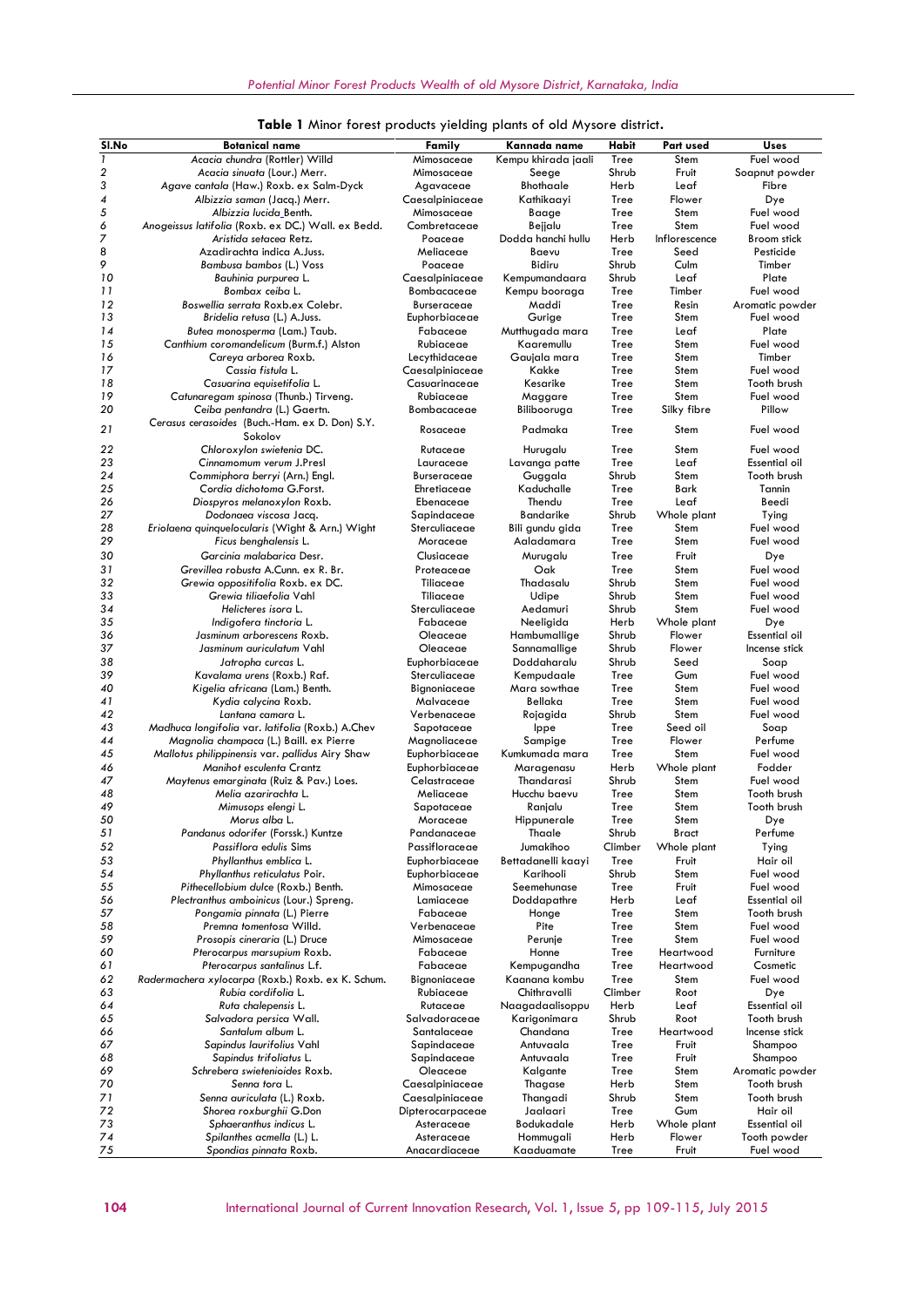| 76 | Strychnos potatorum L.f.                                     | Strychnaceae    | Chilla            | Tree    | Stem        | Shampoo       |
|----|--------------------------------------------------------------|-----------------|-------------------|---------|-------------|---------------|
| 77 | Symplocos cochinchinensis var. laurina (Retz.) Noot.         | Symplocaceae    | Budigane          | Tree    | Bark        | Tooth powder  |
| 78 | Syzigium cumini (L.) Skeels                                  | Myrtaceae       | Jambunerale       | Tree    | Fruit       | Dye           |
| 79 | Tabernaemontana divaricata (L.) R. Br. ex Roem. &<br>Schult. | Apocynaceae     | Nandibatlu        | Shrub   | Flower      | Essential oil |
| 80 | Tamarindus indica L.                                         | Caesalpiniaceae | Hunase            | Tree    | Stem        | Fuel wood     |
| 81 | Tectona grandis L.f.                                         | Verbenaceae     | Thega             | Tree    | Whole plant | Furniture     |
| 82 | Terminalia arjuna (Roxb. ex DC.) Wight & Arn.                | Combretaceae    | <b>Bilimatthi</b> | Tree    | Stem        | Fuel wood     |
| 83 | Terminalia bellirica (Gaertn.) Roxb.                         | Combretaceae    | Thaare            | Tree    | Fruit       | Soap          |
| 84 | Terminalia catappa L.                                        | Combretaceae    | Kaadubaadaami     | Tree    | Fruit       | Ointment      |
| 85 | Terminalia chebula Retz.                                     | Combretaceae    | Alalekaayi        | Tree    | Fruit       | Fuel wood     |
| 86 | Terminalia paniculata Roth.                                  | Combretaceae    | Holematthi        | Tree    | Stem        | Fuel wood     |
| 87 | Tinospora cordifolia (Willd.) Miers                          | Menispermaceae  | Amrithaballi      | Climber | Stem        | Tying         |
| 88 | Vitex negundo L.                                             | Verbenaceae     | Karilakki         | Shrub   | Leaf        | Essential oil |
| 89 | Wedelia chinensis (Osbeck) Merr.                             | Asteraceae      | Gargarigida       | Herb    | Whole plant | Hairdye       |
| 90 | Ziziphus oenoplia (L.) Mill.                                 | Rhamnaceae      | Paraaimullu       | Shrub   | Stem        | Fuel wood     |





#### **DISCUSSION**

The present study shows an exceptional and erratic occurrence of tribal and rural inhabitants, traditional occurrence of tribal and rural inhabitants, traditional exponentially knowledge<br>knowledge regarding importance and utilisation of the state of minor forest products yielding plant species found in hilly areas noticed in old Mysore district.

In day to day life, most of the synthetic compounds are used, now it is necessary to replace with natural products. Of enlisted, 17 common uses of minor forest products plants species in different forms of natural products *viz. Acacia sinuata* (Lour.) Merr. used as soapnut powder; Azadirachta indica A.Juss as pesticide; *Boswellia serrata* Roxb.ex Colebr. and *Schrebera swietenioides* Roxb. as aromatic powder; *Senna auriculata* (L.) Roxb., *Senna tora* L., *Casuarina equisetifolia* L., *Commiphora berryi* (Arn.) Engl., *Melia azaderch* L., *Mimusops elengi* L., *Pongamia pinnata* (L.) Pierre and *Salvadora persica* Wall. as tooth brush; *Cinnamomum verum* J.Presl, *Jasminum arborescens* Roxb., *Plectranthus amboinicus* (Lour.) Spreng, *Ruta chalepensis* L., *Sphaeranthus indicus* L., *Tabernaemontana divaricata* (L.) R. Br.ex Roem. & Schult. and *Vitex negundo* L. as essential oil; *Cordia dichotoma* G. Forst. as tannin, *Garcinia malabarica* Desr., *Indigofera tinctoria* L., *Morus alba* L., *Rubia c*

*ordifolia* L., *Albizzia saman* (Jacq.) Merr. and *Syzigium cumini* (L.) Skeels as Dye; *Jasminum auriculatum* Vahl and *Santalum album* L. as incense stick; *Jatropha curcas* L., *Madhuca longifolia* var. *latifolia* (Roxb.) A.Chev *and Terminalia bellirica* (Gaertn.) Roxb., as soap; *Manihot esculenta* Crantz. as fodder; *Magnolia champaca* (L.) Baill. ex Pierre and *Pandanus odorifer* (Forssk.) Kuntze as perfume; *Phyllanthus emblica* L. and *Shorea roxburghii* G. Don as Hair oil; *Pterocarpus santalinus* L.f. as cosmetic; *Sapindus trifoliatus* L., *Sapindus laurifolius* Vahl and *Strychnos potatorum* L.f. as shampoo; *Spilanthes acmella* (L.) L. and *Symplocos cochinchinensis* var. *laurina* (Retz.) Noot., as toothpowder; *Terminalia catappa* L. as ointment and *Wedelia chinensis* (Osbeck) Merr. as hairdye are shown important utilisation.

Recognition of commonly used folk/traditional from ancient scientific literatures, interviews with tribal and rural people may boost diverse data on minor forest products yielding plants. Well trained or locally available tribal and rural populace may be used for harvesting, processing, preparation and marketing of natural products. Sustainable harvesting of plant material from wild habitat will conserve the distribution and population of endemic and wild species. Financial assistance from Government and corporate industries is required for the collection, processing, preparation and marketing of natural products. Proper knowledge on utilisation of natural products will contribute good economic strength to the society. Therefore this is the time to validate scientifically and the same has to be introduced in the form of novel product for the benefit of mankind.

Scientific harvesting of minor forest products yielding plants may conserve associated/host species or endemic species. Cultivation practice of minor forest products yielding plants through modern, scientific techniques may be a solution for further conservation of plants. Insitu or exsitu method of preservation can

International Journal of Current Innovation Research, Vol. 1, Issue 5, pp 109-115 July 2015 **113**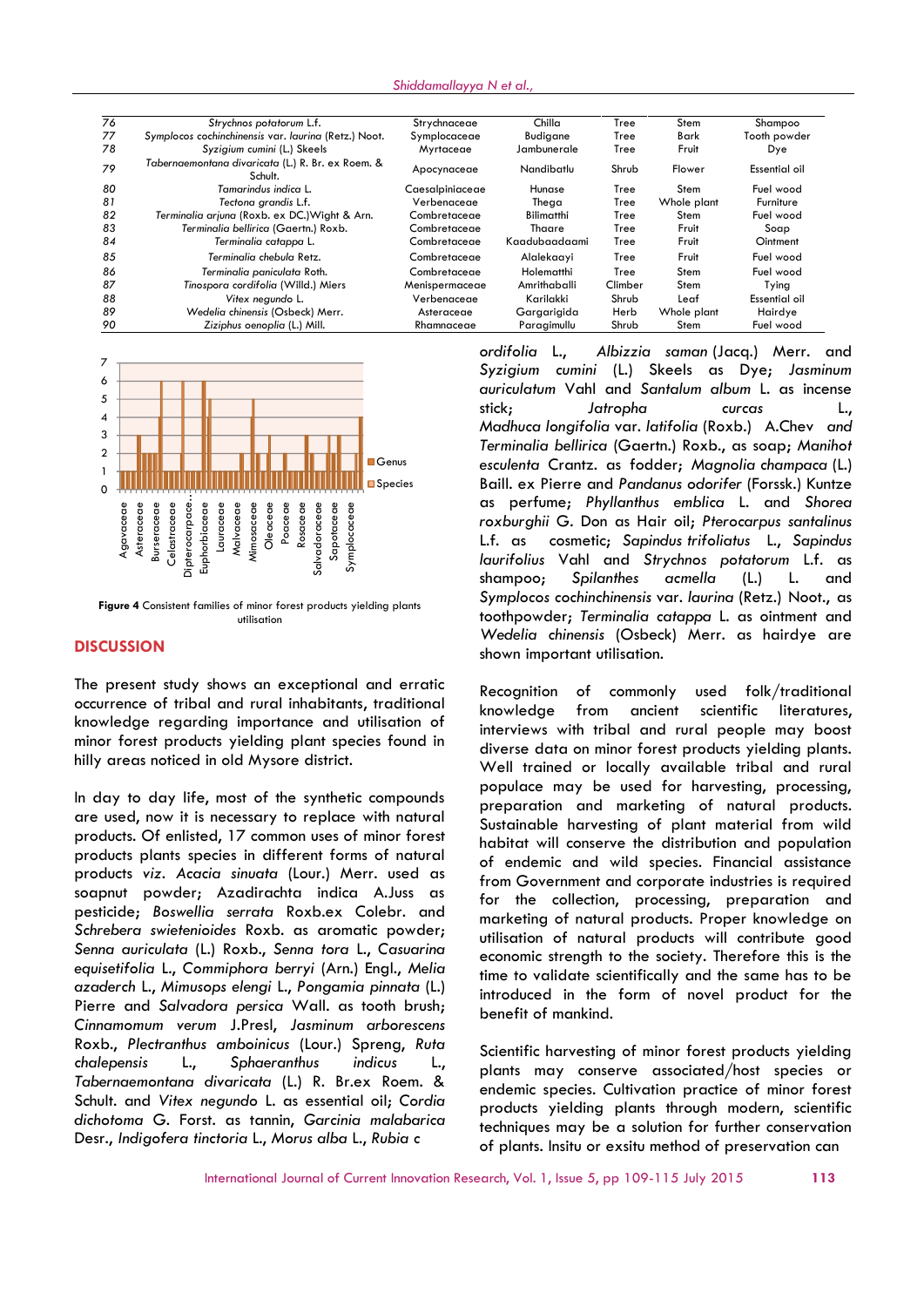be followed for minor forest products yielding plants.

The enlisting of minor forest products yielding plant species plays a major role in identification and sustainable utilisation of relic species, it may help for the easy accession, cost-effective and expansion of economic status in hilly tract rural and tribal inhabitants of old Mysore district.

## **CONCLUSION**

Of total enlisted, 44 important minor forest products yielding plant species are commonly used in 17 natural products, which are important for further scientific evaluation and characterisation of the compound responsible to obtain safety and environment friendly novel natural product to replace synthetic in day to day life.

The documentation and appropriate utilisation of minor forest products yielding plants and traditional knowledge related to minor forest products yielding plants need pertinent management and utilisation. More awareness on minor forest products yielding plants helps in conservation of remnant and associated species. A few customarily used minor forest products yielding plants species will be utilised for the widespread requirement in the inhabitants for low cost and easy accession.

### **ACKNOWLEDGEMENT**

Authors are thankful to the Forest Department of old Mysore for the help during exploration of minor forest products yielding plants and the extended facility, encouragement from Survey of Medicinal Plants Unit and Assistant Director in-charge, NADRI, Bangalore; Director General, CCRAS, New Delhi; and financial assistance of Rajiv Gandhi National Fellowship granted by UGC, New Delhi.

### **References**

- 1. Ambinakudige, S. 2011. National parks, coffee and NTFPs: The livelihood capabilities of adivasis in Kodagu, India. J. Pol. Ecol., 18: 1-10.
- 2. Anshu, S., P. Bhattacharya, P. Vyas, S. Roy. 2010. Contribution of NTFPs in the livelihood of Mangrove forest dwellers of Sundarban. Hum. Ecol., 29(3): 191-200.
- 3. Bhat, P.R., K.S. Murali, G.T. Hegde, C.M. Shastri, D.M. Bhat, I.K. Murthy, Ravindranath 2003. Annual variation in non-timber forest product yield in the Western Ghats, Karnataka, India. Curr. Sci., 85(9): 1350-1354.
- 4. Devaraj, M, M.S. Ganapathy, M.M. Mahadeva. 2006. Extraction and marketing of non - timber forest products. MyForest., 42(3): 239-249.
- 5. Gunaga, S., N. Rajeshwari, R. Vasudeva. 2012. Documenting angiosperm diversity and assigning economic and conservation value of Kaan forests: Traditionally managed climax sacred landscapes in Sagar taluk of Central Western Ghats, India. AJLBS., 1(3): 164-173.
- 6. Gurudev, M.R. Botanical and vernacular names of South Indian plants. Divyachandra Prakasha, Bangalore, Karnataka, India, 1-1000, (2001).
- 7. Hajra, P.K. and P. Chakraborty. 1981. A survey of wild plants sold in the market of Gangtok. Indian J For., 4(3): 217-220.
- 8. Hegde, R., S. Suryaprakash, L. Achoth, K.S. Bawa. 1996. Extraction of non - timber forest products in the forests of Biligiri Rangan Hills, India. 1. Contribution to rural income. Econ. Bot., 50(3): 243–251.
- 9. Kak, S.N. 1985. Useful under exploited plants of future. Indian J For., 8(1): 47–50.
- 10.Kapur, S.K., Y.K. Sarin. 1982. Economically useful plants of Trikuta hills, Jammu and Kashmir. Indian J For., 5(2): 105–110.
- 11.Kshirsagar, R.D. and N.P. Singh. 2007. Ethnobotany of Mysore and Coorg, Karnataka state, Bishen Singh Mahendra Pal Singh, Dehradun, India, 1-300.
- 12.Kumar, A.S. and J.C. Dagar. 1993. Potential fodder trees of Bay Islands, Uttar Pradesh. JETB., 17(3): 719-728.
- 13.Madegowda, C. 2009. Traditional knowledge and conservation. EPW., 44(21): 65-79.
- 14.Meena, S.L. 2008. Ethnobotany of Banaskantha district, Gujarat state. JETB., 32(1): 113-127.
- 15.Mishra, C.K., G.R. Naidu. 2013. Conservation of Litsea deccanensis: An NTFP under local expiration. Indian For., 139(9): 769-772.
- 16.Murali, K.S., Uma Shankar, Uma Shankar, K.N. Ganeshaiah, K.S. Bawa. 1996. Extraction of non-timber forest products in the forests of Biligiri Rangan Hills, India. 2. Impact of NTFP extraction on regeneration, population structure and species composition. Econ. Bot., 50(3): 252- 269.
- 17.Murthy, I.K., P.R. Bhat, N.H. Ravindranath, R. Sukumar. 2005. Financial valuation of nontimber forest, product flows in Uttara Kannada district, Western Ghats, Karnataka. Curr. Sci., 88(10): 1573–1579.
- 18.Pandey, A., R. Gupta. 2006. Wild economic plants of Uttaranchal Himalaya, India - A review. JETB., 30: 332–339.
- 19.Raghupathi, D. 2005. Forest dependent's socio economic appraisal and their needs in plains